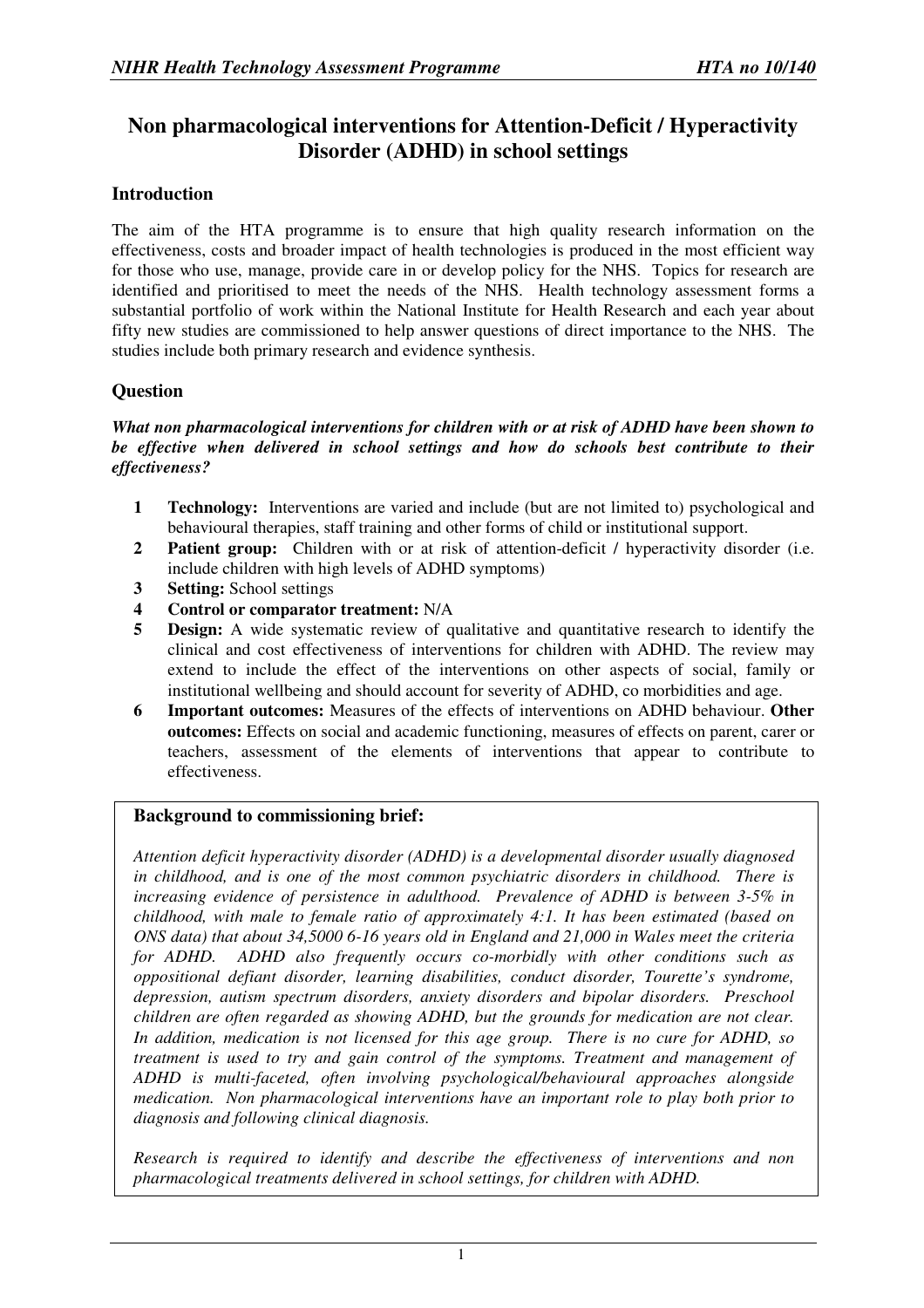# **Making an application**

The NIHR Health Technology Assessment programme is funded by the NIHR, with contributions from the CSO in Scotland and WORD in Wales. Researchers from Northern Ireland should contact NETSCC to discuss their eligibility to apply.

If you wish to submit a proposal on this topic, complete the on-line application form at http://www.hta.ac.uk/funding/standardcalls/index.shtml and submit it on line by 7<sup>th</sup> April 2011. You need to send a copy of the application form with original signatures, along with a detailed project description, to the HTA Commissioning Manager at the National Coordinating Centre for Health Technology Assessment, Alpha House, Enterprise Road, Southampton Science Park, Chilworth, Southampton, SO16 7NS.

Your full proposal will be assessed by designated board members, alongside other applications submitted in the same topic area. A maximum of three proposals will be taken forward for peer review by external referees, and subsequent consideration by the HTA Commissioning Board at its meeting in July 2011.

*Applications received electronically after 1300 hours on the due date will not be considered.* 

*Please see GUIDANCE ON APPLICATIONS overleaf.*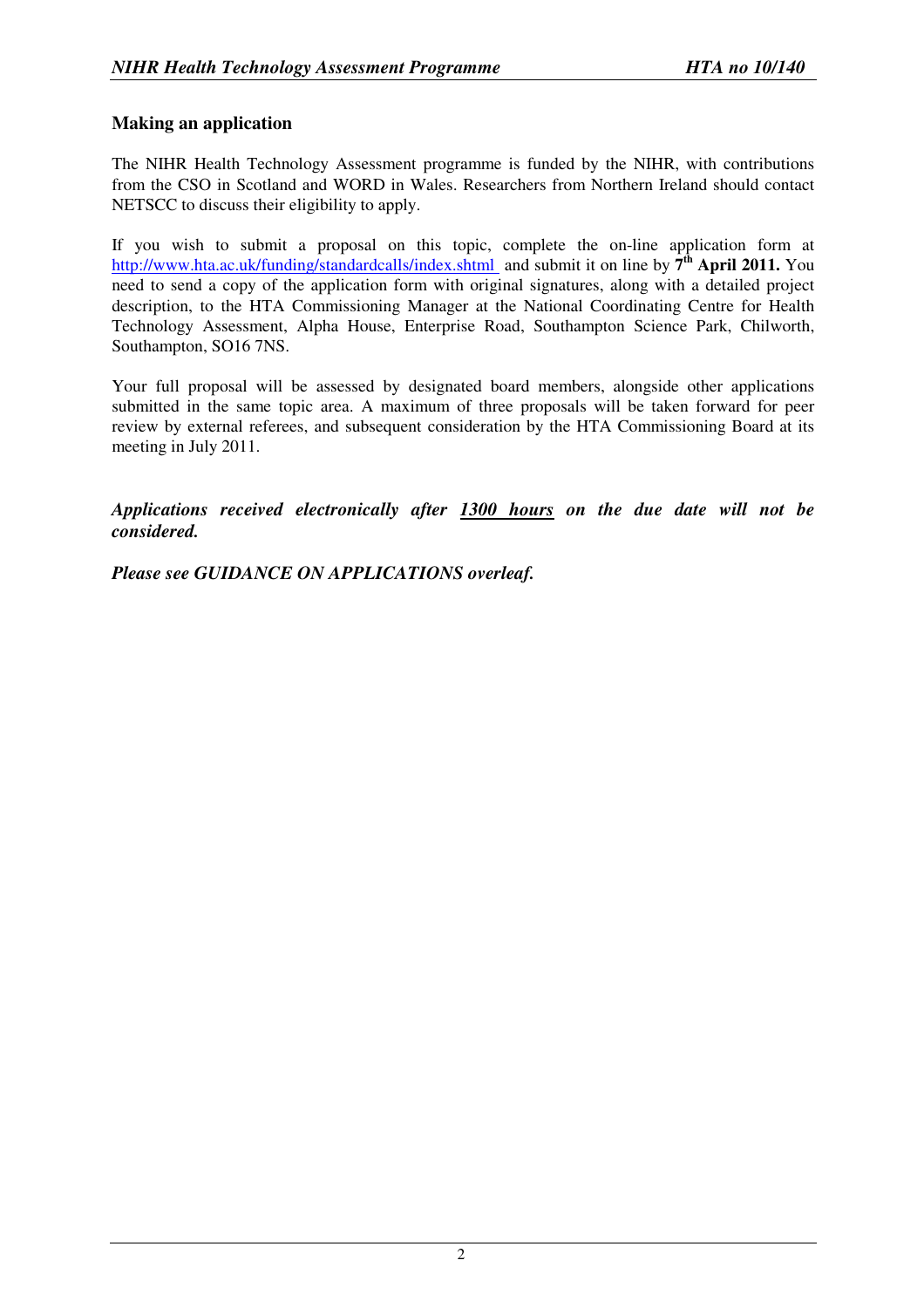# **Guidance on applications**

## **Methods**

Applicants should demonstrate knowledge of current research in the field and of systematic review methods and state how these would apply to the question posed. Valid and reliable methods should be proposed for identifying and selecting relevant material, assessing its quality and synthesising the results. Guidance on choice of appropriate methods is contained in NHS CRD Report *Systematic Reviews: CRD's guidance for undertaking reviews in health care (third edition*) (http://www.york.ac.uk/inst/crd/systematic\_reviews\_book.htm). Where policy implications are considered, the emphasis should be on assessing the likely effects of a range of policy options open to decision makers rather than a judgement on any single strategy. Where epidemiological modelling or economic evaluation is required, the range of uncertainty associated with the results should be assessed. In the assessment of cost-effectiveness, further data collection may be required to estimate resource use and costs. If there is evidence that the ratio of costs and benefits may differ between readily identifiable groups, applicants are encouraged to state how they will identify these differences.

### **Cochrane**

Applicants wishing to produce and maintain a Cochrane systematic review from this HTA commissioned systematic review should make the case in their proposal. This will need to include the approval of the relevant Cochrane Review Group (www.cochrane.org). Any additional costs associated with the initial preparation of a Cochrane review should be included in your project proposal. Maintenance costs cannot be met.

#### **Public involvement in research**

The HTA programme recognises the benefit of increasing active involvement of members of the public in research and would like to support research projects appropriately. The HTA programme encourages applicants to consider *how* the scientific quality, feasibility or practicality of their proposal *could* be improved by involving members of the public. Examples of how this has been done for health technology assessment projects can be found at http://www.hta.ac.uk/PPIguidance/. Research teams wishing to involve members of the public should include in their application: the aims of active involvement in this project; a description of the members of the public (to be) involved; a description of the methods of involvement; and an appropriate budget. Applications that involve members of the public will not, for that reason alone, be favoured over proposals that do not but it is hoped that the involvement of members of the public will improve the quality of the application.

# **Updating**

It is the policy of NETSCC, HTA that all search strategies undertaken as part of evidence synthesis/secondary research projects must not be more than 12 months out of date when the draft final report is submitted. We expect that most projects will manage to bring their searches up to date prior to analysis and writing up. As research funders we are aware that exceptional circumstances can apply that would not allow this to be case but this must be the exception rather than the rule and will be assessed on a case by case basis. The expectation is that projects funded by the HTA programme will deliver information that is both relevant and timely.

In addition, in order to inform decisions on whether and when to update the review, researchers will be expected to give some indication of how fast the evidence base is changing in the field concerned, based on the nature and volume of ongoing work known at the time the review is completed. Applicants should note that they will not be expected to carry out any future updating as part of the contract to complete the review.

#### **Communication**

Communication of the results of research to decision makers in the NHS is central to the HTA Programme. Successful applicants will be required to submit a single final report for publication by the HTA programme. They are also required to communicate their work through peer-reviewed